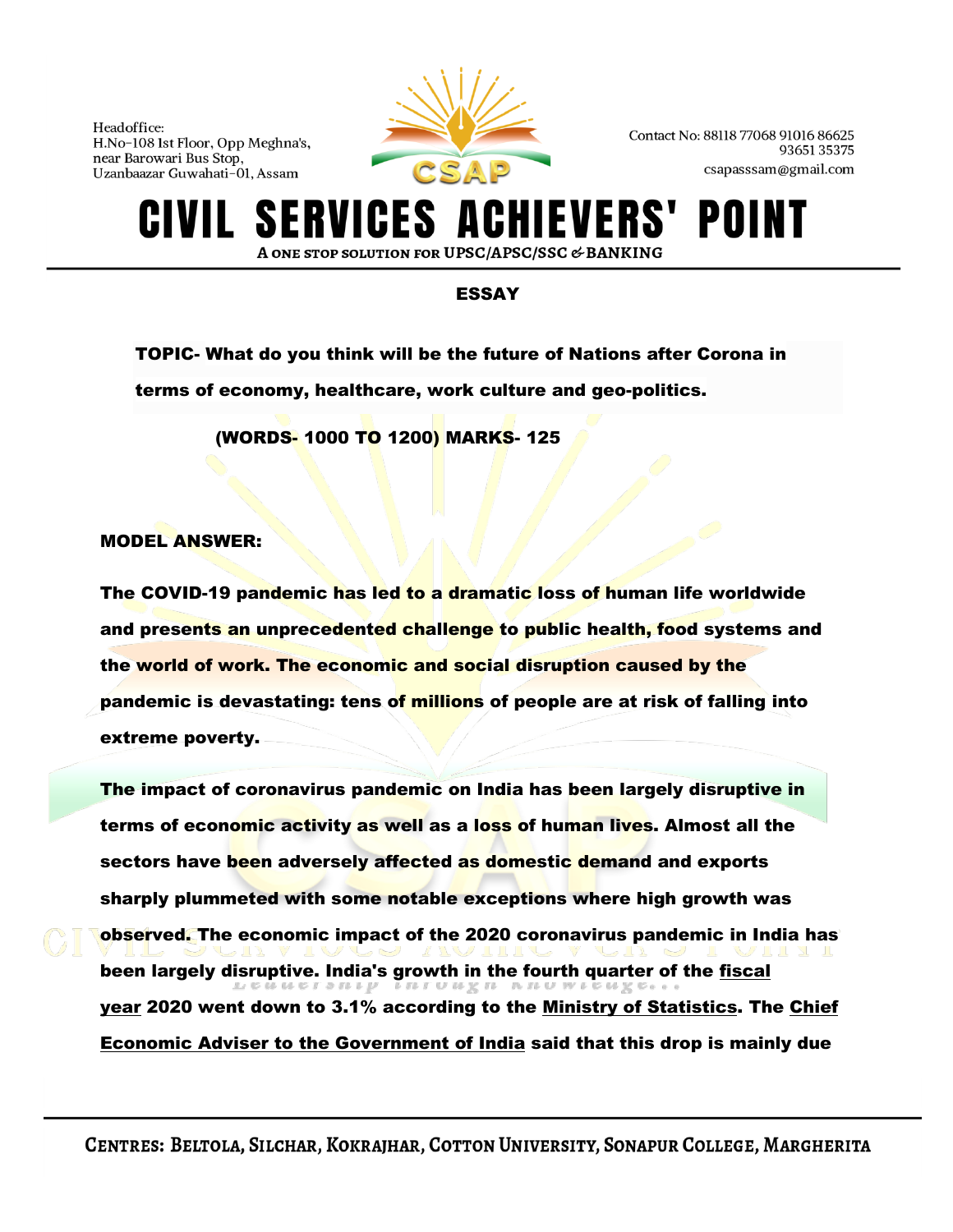

ERVICES A

Contact No: 88118 77068 91016 86625 9365135375 csapasssam@gmail.com

**IEVERS'** 

to the coronavirus pandemic effect on the Indian economy. Notably India had also been witnessing a pre-pandemic slowdown, and according to the [World](https://en.wikipedia.org/wiki/World_Bank)  [Bank,](https://en.wikipedia.org/wiki/World_Bank) the current pandemic has "magnified pre-existing risks to India's economic outlook".

A ONE STOP SOLUTION FOR UPSC/APSC/SSC & BANKING

India's investment in the health sector, dedicating only 1.3 per cent of its GDP, making it vulnerable to COVID-19. It contrasts with other developing countries like Brazil, which spends 7.5 per cent of its annual GDP on health; Bhutan, which has allocated 3.6 per cent; and Bangladesh, which dedicates 2.2 per cent. Among developed nations, South Korea has kept its healthcare expenditure at a whopping 8.1 per cent, Japan 10.9 per cent, and the US at 8.5 per cent.

India has a severe shortage of healthcare workers. There is one doctor for every 1,445 Indians as per the country's current population estimate of 135 crore, which is lower than the WHO's prescribed norm of one doctor for 1,000 people. India's healthcare infrastructure is incapable of dealing with this crisis today. Shortages in medical supplies and an inability to provide adequate testing are the major issues. However, the Prime Minister's announcement to allocate Rs 15,000 crore for building infrastructure can strengthen the fight against coronavirus. Further, state governments are trying to expand facilities to deal with this situation. In India, there is a major shortage in the availability of beds in the hospitals. Today's public health system will be able to withstand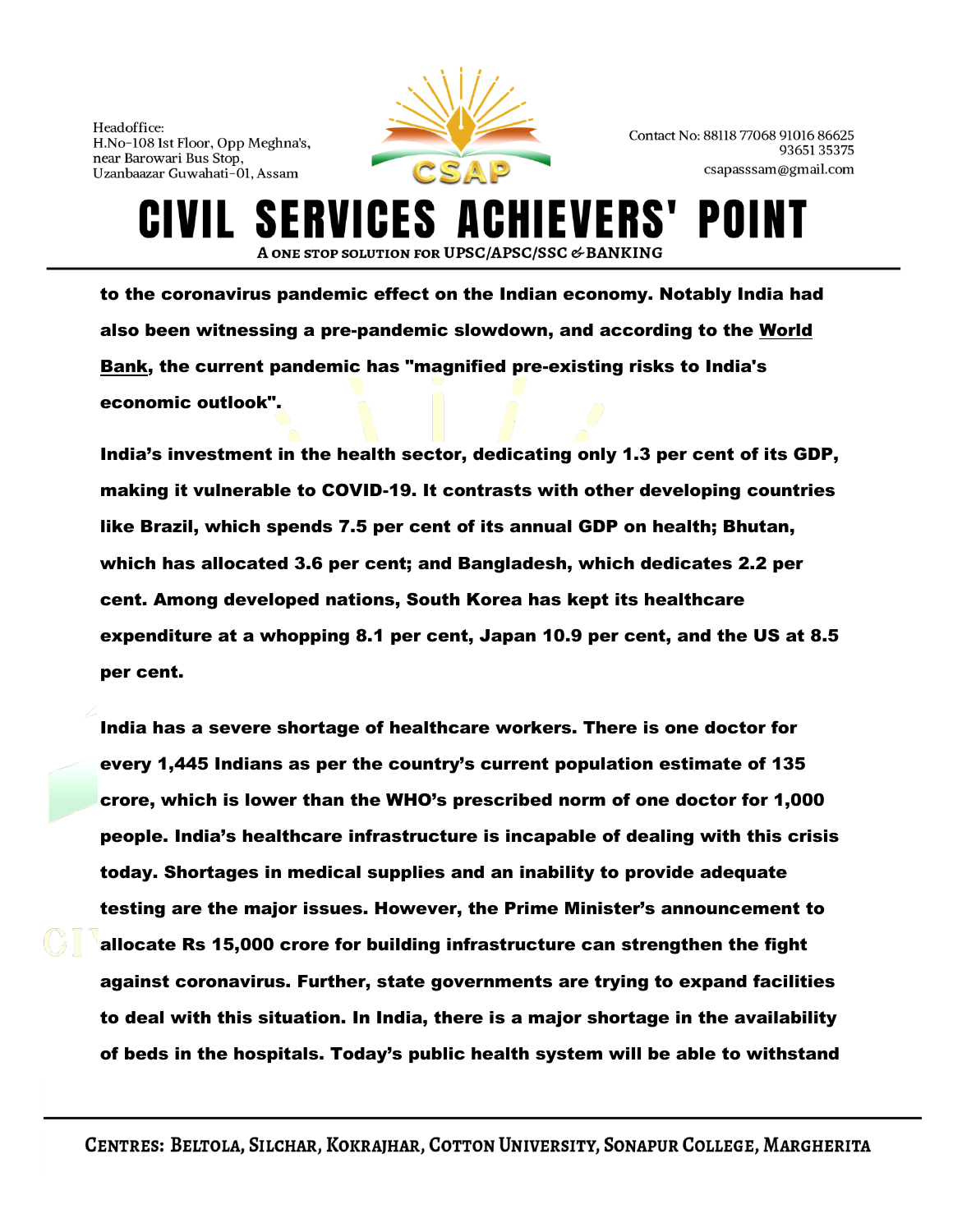**S** 



Contact No: 88118 77068 91016 86625 9365135375 csapasssam@gmail.com

HIEVERS'

A ONE STOP SOLUTION FOR UPSC/APSC/SSC & BANKING existing and potential threats to the health of the nation only if its supporting infrastructure is strengthened. Unfortunately, major challenges confront those committed to assuring a strong infrastructure, and the research base needed

for well-informed infrastructure development is sparse.

ERVICES A

The Covid-19 pandemic has had tremendous and swift effects on workplace culture. The global lockdown and travel bans have upended assumptions about the nature of work and corporate interactions. People have discovered that they don't have to be in an office, that they can get most things done remotely. They do not need to commute to work. Others have gone from jetset to home-bound with little effect on their business. As they adjust to operating during a pandemic and prepare for the recovery, organizational leaders need to consider which culture changes they want to retain and which they must counteract. Some private companies too have initiated steps to change their work culture in order to adapt to the [pandemic.](https://indianexpress.com/article/explained/pandemic-explained-who-novel-coronavirus-covid19-what-is-a-pandemic-6309727/) Tech giant Twitter, for example, was among the first global companies to allow employees to work from home. A shift in remote work could also lead to the movement of workers from big cities where the cost of living is higher. Significantly, if workers are given the option to work from anywhere, it may also affect their pay. If remote work becomes the norm, salaries may be pegged to cost of living, which may bring down salaries for employees who shift locations to smaller cities with lower costs of living. The challenge is, as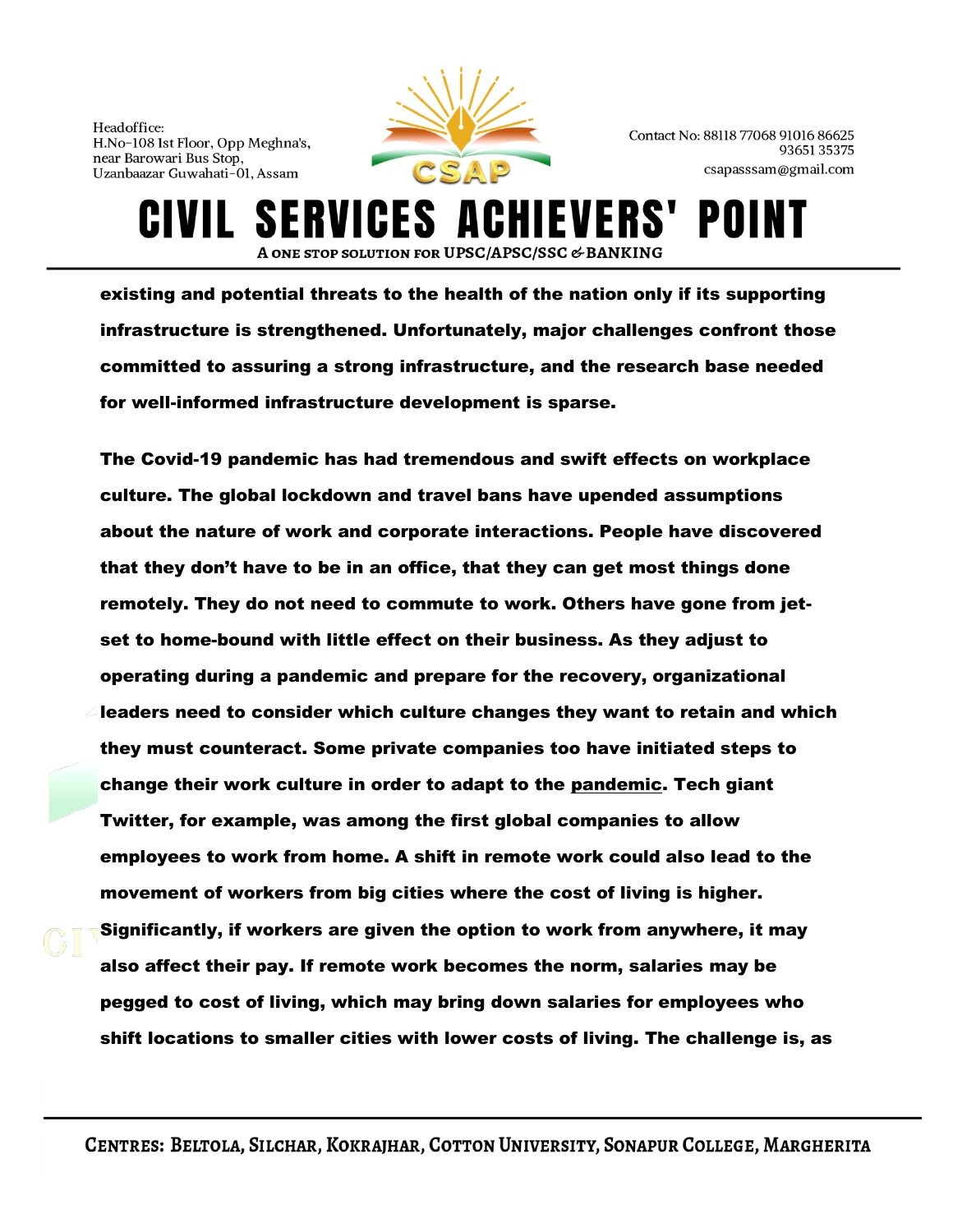

Contact No: 88118 77068 91016 86625 9365135375 csapasssam@gmail.com

**CIVIL SERVICES ACHIEVERS' POII** A ONE STOP SOLUTION FOR UPSC/APSC/SSC & BANKING workforces continue to work from home, at least part-time, on a mass scale, many of the variables that make up corporate culture are not within the control of companies in the same way and to the same degree as they used to

be. Consequently, it's important for business leaders to focus on how COVID-19 is impacting working experiences and what they can do to continue to ensure a positive organisational culture for their staff.

It is now undoubtedly clear that the post-COVID-19 world will not be the same as before. Many things will change. Even though some prominent international relations scholars argue that we are now on the cusp of a new world order in which the forces of uninterrupted globalization process will give way to the forces of protective nationalism and nation-states will strengthen their status as the most legitimate political community. Some others think that globalization is a never-ending process and the rise of such transboundary challenges as epidemics and environmental disasters will require more globally coordinated responses. While the former group of scholars is more predisposed to the view that the emerging world order will evince more intense geopolitical competitions among great powers – most notably between the United States and China – the latter is more inclined to believe that the degree of interdependencies, as well as the density of transnational interactions across the globe, is so high that turning back to the pre-globalization era is almost impossible. The war on COVID-19 has demonstrated that while the U.S. puts the main responsibility for the outbreak and mismanagement of the virus on China's shoulders,

CENTRES: BELTOLA, SILCHAR, KOKRAJHAR, COTTON UNIVERSITY, SONAPUR COLLEGE, MARGHERITA